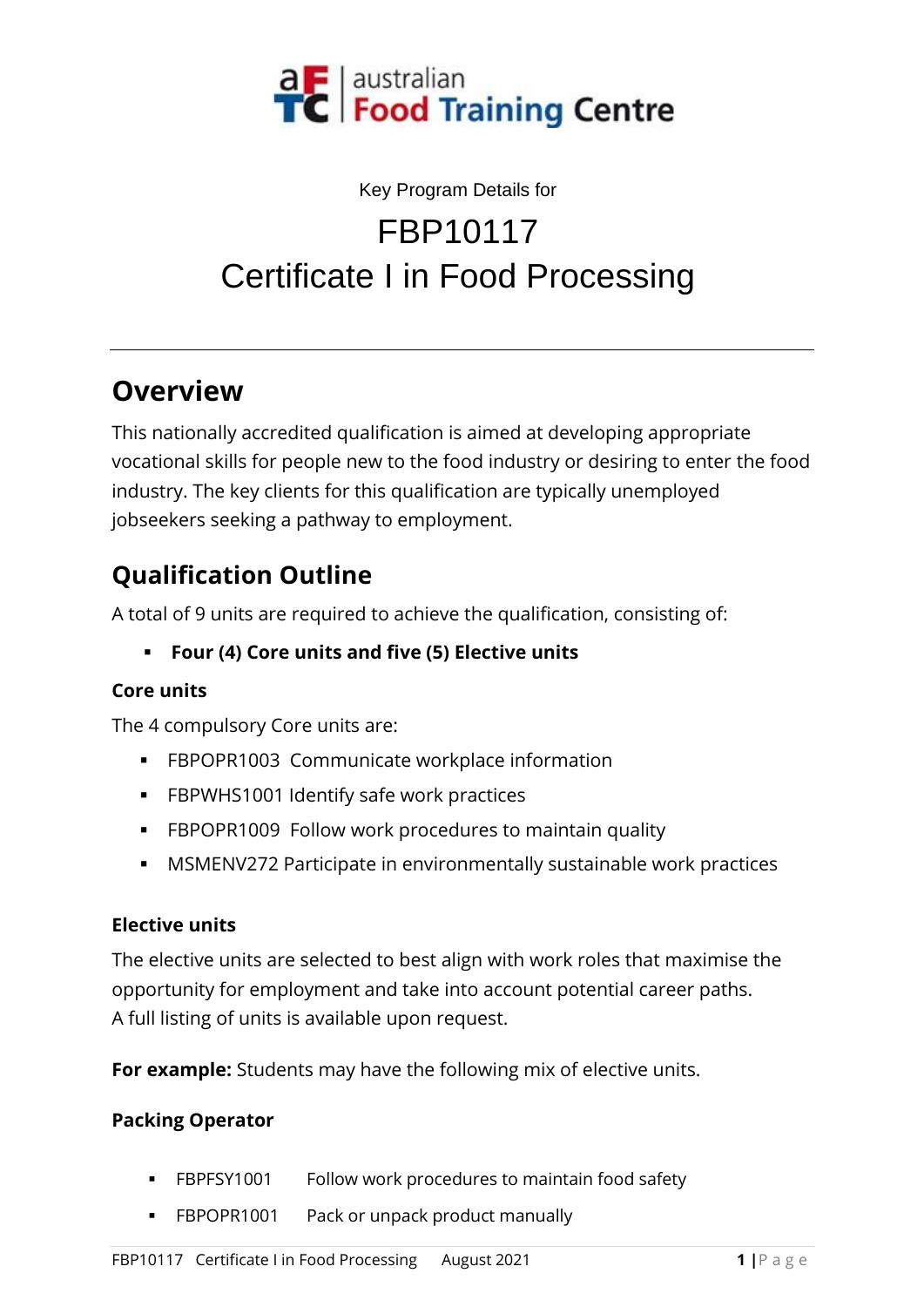- **EBPOPR1007** Participate effectively in a workplace environment
- FBPOPR1010 Carry out manual handling tasks
- FBPOPR2069 Use numerical applications in the workplace

#### **Manufacturing Operator**

- FBPFSY1001 Follow work procedures to maintain food safety
- **FBPOPR1006 Monitor process operation**
- FBPOPR1010 Carry out manual handling tasks
- FBPOPR2069 Use numerical applications in the workplace
- FBPOPR1007 Participate effectively in a workplace environment

### **Off-the-Job Workshops**

The Certificate I in Food Processing requires the equivalent of up to 6 full days of off-the-job delivery. For ease of delivery the core and elective units are organised into a training program typically consisting of 6 separate modules with each module focused around a particular theme. All units are delivered with a combination of both off-the-job and on-the-job training.

As part of the course, a site visit to a food processing facility is arranged so that students can see the work conducted and the potential they have for gaining employment.

| <b>Module</b>                       | Code                    | <b>Units</b>                                                                                 |
|-------------------------------------|-------------------------|----------------------------------------------------------------------------------------------|
| Workplace safety<br>and sustainably | FBPWHS1001<br>MSMENV272 | Identify safe work practices<br>Participate in environmentally sustainable work<br>practices |
| Manual handling                     | FBPOPR1010              | Carry out manual handling tasks                                                              |
| Food safety                         | FBPFSY1001              | Follow work procedures to maintain food safety                                               |

**For example:** Employees may have the following mix of units: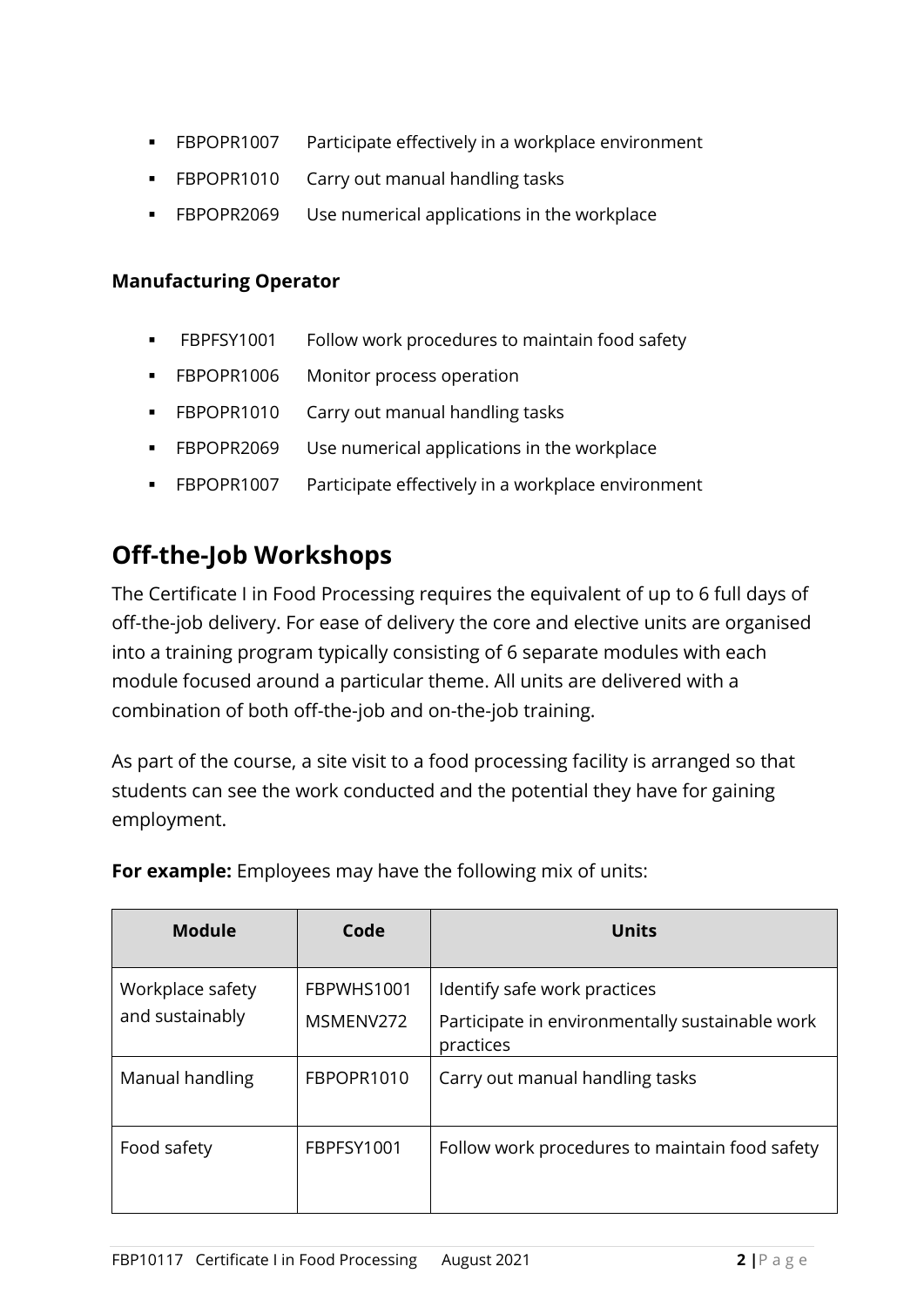| Workplace<br>calculations | FDFOP2061A               | Use numerical applications in the workplace                                                |
|---------------------------|--------------------------|--------------------------------------------------------------------------------------------|
| Workplace quality         | FBPOPR1009<br>FBPOPR1006 | Follow work procedures to maintain quality<br>Monitor process operation                    |
| Communicating<br>at work  | FBPOPR1003<br>FBPOPR1007 | Communicate workplace information<br>Participate effectively in a workplace<br>environment |

**Duration:** A combination of both on-the-job and off-the-job training is required to complete the qualification. The program is delivered over a 6 –9 month period, depending on business requirements.

**Note:** This qualification is current from 18th December 2018.

**Venue:** All training workshops are run either on-site at your workplace or in a suitable off-site venue.

**Clothing and Equipment:** Each learner must wear their usual uniform and footwear for the workshops.

# **Recognition of Prior Learning**

Courses may be shortened considerably through students gaining exemption from units, or parts of units, under recognition of prior learning provisions. The main focus of RPL is to determine the student's current level of competency, so that courses can be tailored (and where possible shortened) to gain maximum benefit from each training investment.

Download our RPL Brochure to find out more

# **Support for Participants**

The Australian Food Training Centre aims to ensure that our courses and training programs meet the needs of a changing, dynamic and diverse workforce. We therefore encourage students from non-English speaking backgrounds to enrol (or with any other unique learning needs) and can arrange for learner support through each student's workplace. This support includes areas such as literacy/numeracy skills and in general study skills.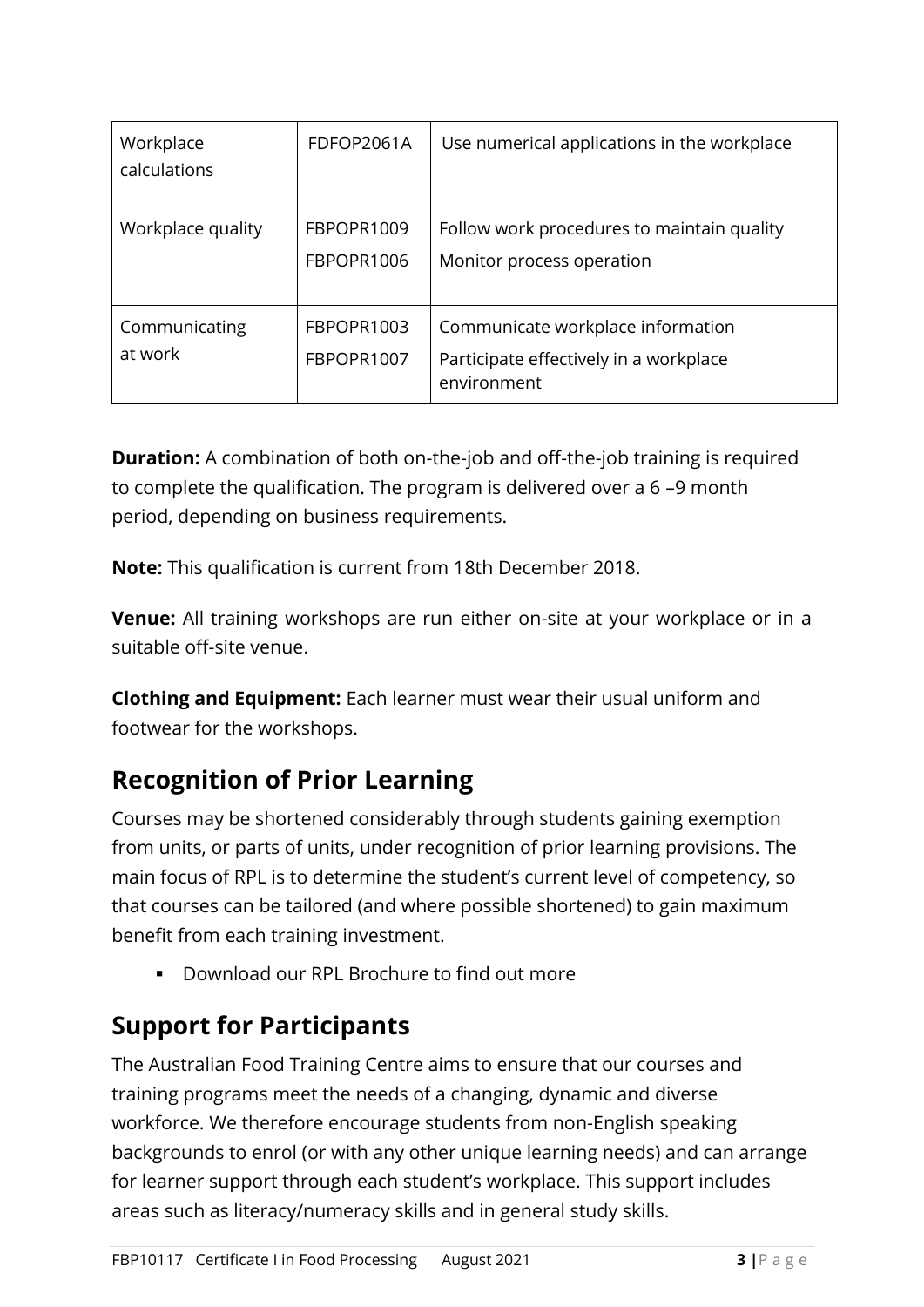### **Employment Prospects and Future Educational Opportunities**

The Certificate I in Food Processing supports students and businesses in career planning and development by offering employees the opportunity to develop their food processing skills on the job without having to do extensive external studies.

Upon course completion, higher studies are available including the Certificate II or Certificate III in Food Processing and other specialist courses. This course positions students well to advance their careers in the fields of food manufacturing and food packing.

# **Course Admission Requirements / Pre-requisites**

There are no pre-requisites for entry to this course, however applicants will be required to attend an information session and undertake a Basic Skills assessment to confirm they have suitable Language, Literacy and Numeracy skills to cope with the reading, writing, speaking and numeracy demands of the qualification. This assessment occurs prior to any offers of course enrolment being given.

 $\ddot{\phantom{0}}$ 

# **Our Fees**

Our services are provided through fee-for-service arrangements.

▪ Download our Course Fees brochure to find out more.